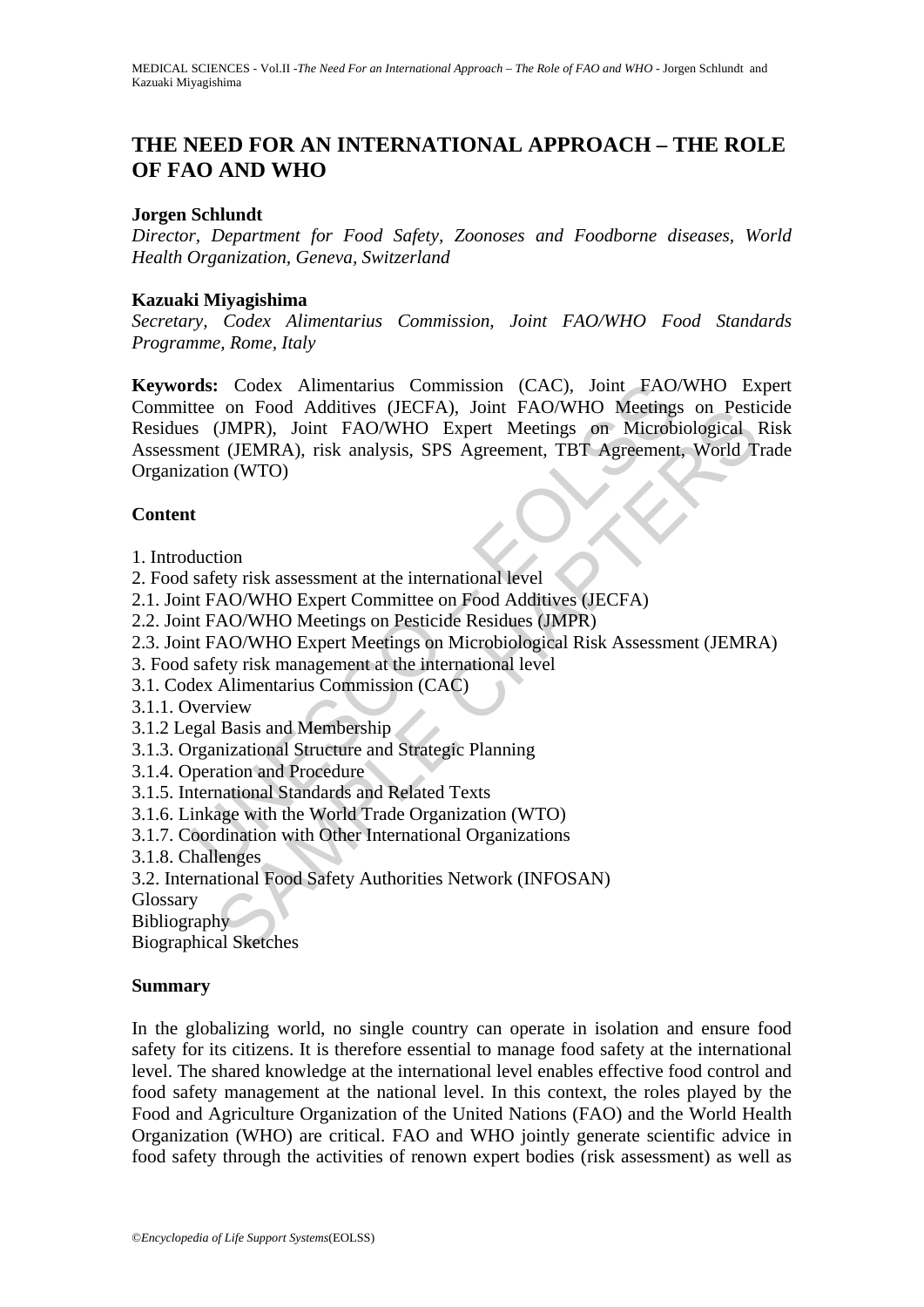provide a neutral, intergovernmental forum for negotiating international food standards (risk management options) in the form of the FAO/WHO Codex Alimentarius Commission.

#### **1. Introduction**

In the globalizing world, the interdependence of countries in the food supply is increasing. According to FAO trade statistics, the value of trade in agricultural products was estimated US\$552 billion in 2005. A principal concern of national governments is that food imported from other countries should be safe and not jeopardize the health of consumers. Consequently, governments of importing countries have introduced mandatory laws and regulations to eliminate or minimize such threats.

by laws and regulations to eminiate of imminize such uneads.<br>
context, it has become imperative to address the matters related<br>
lity at the international level – to complement and assist in the a<br>
governments that carry th text, it has become imperative to address the matters related to food sa<br>at the international level – to complement and assist in the actions take<br>vermennts that carry the primary responsibility to ensure food sate<br>of safe In this context, it has become imperative to address the matters related to food safety and quality at the international level – to complement and assist in the actions taken by national governments that carry the primary responsibility to ensure food safety for their population. If all countries harmonized their food laws and adopted and implemented internationally agreed standards, a similar level of health protection could be achieved without creating unjustified technical barriers to trade. In addition the development of international risk assessments and food standards will benefit developing countries which do not have sufficient resources to conduct develop necessary risk-based measures. They can use international standards as a basis for their national measures, ensuring the same level of health protection in local as in exported food. This is sometimes referred to as the food safety win-win situation, ensuring safer food for domestic market as well as increasing potential for food export.

The basis for the existing international system for achieving food safety, as agreed by Member States in the Codex Alimentarius Commission, is the risk analysis framework. Risk analysis consists of three processes: risk assessment, risk management and risk communication (see Figure 1). One of the important principles of food safety risk analysis is the functional separation between risk assessment and risk management, in order to avoid the conflict of interest and to ensure that food control measures be taken on sound scientific evidence on the most neutral and objective basis possible. Therefore at the international level the activities in food safety risk assessment and in risk management are implemented by distinct bodies although there are regular and institutional interactions between these two. Sections 2.1.2 and 2.3.3 describe the international undertakings in risk assessment and risk management respectively.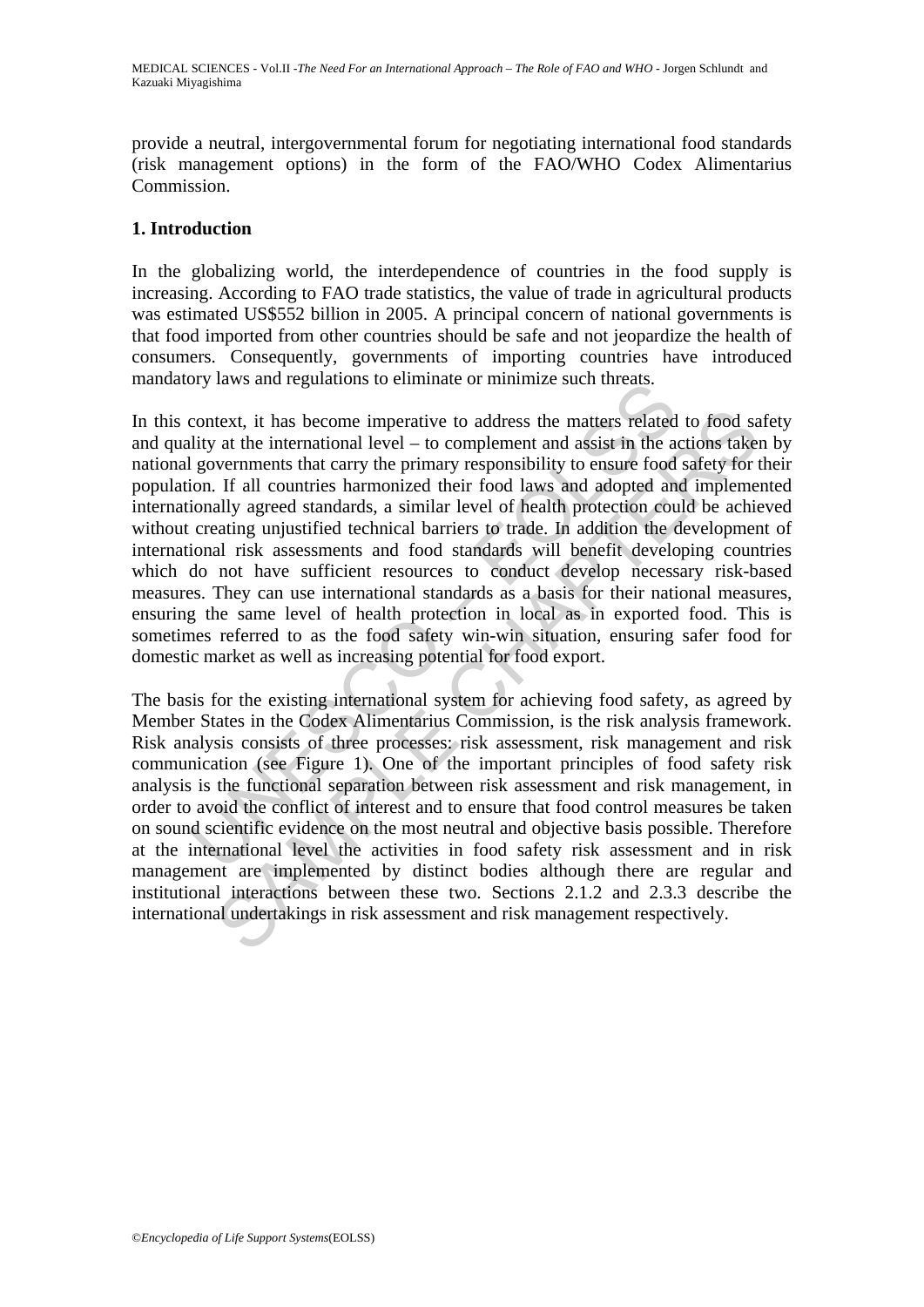MEDICAL SCIENCES - Vol.II -*The Need For an International Approach – The Role of FAO and WHO* - Jorgen Schlundt and Kazuaki Miyagishima



Figure 1. The WHO/FAO Food safety Risk analysis framework

## **2. Food Safety Risk Assessment at the International Level**

FAO and WHO are the two principal specialized agencies of the United Nations which host the secretariats for the permanent or ad hoc expert bodies that provide scientific advice to the *Codex Alimentarius Commission* (see Section 2.1.3) as well as to members states of FAO and WHO.

The administration and operation of these expert bodies are described in the FAO/WHO Framework for the Provision of Scientific Advice. This publication describes procedures that are currently followed in relation to the provision of scientific advice on food safety and nutrition to Codex and Member Countries.

Experts participating in FAO/WHO expert bodies are selected after open calls for experts, based on their documented scientific credentials. Experts accepted are placed on a roster from which they are selected to each meeting, according to their specific expertise. The selection of members for each meeting is made after a careful consideration of the scientific credentials of the various candidates, and a balance of scientific expertise in different areas and other experience that is considered essential considering the items on the agenda of each meeting.

Among these expert bodies, some details on the Joint FAO/WHO Expert Committee on Food Additives (JECFA), Joint FAO/WHO Meetings on Pesticide Residues (JMPR), Joint FAO/WHO Expert meetings on Microbiological Risk Assessment (JEMRA) are described below. Besides, FAO and WHO also convene ad hoc expert consultations on specific subjects. These included *inter alia* food derived from biotechnology,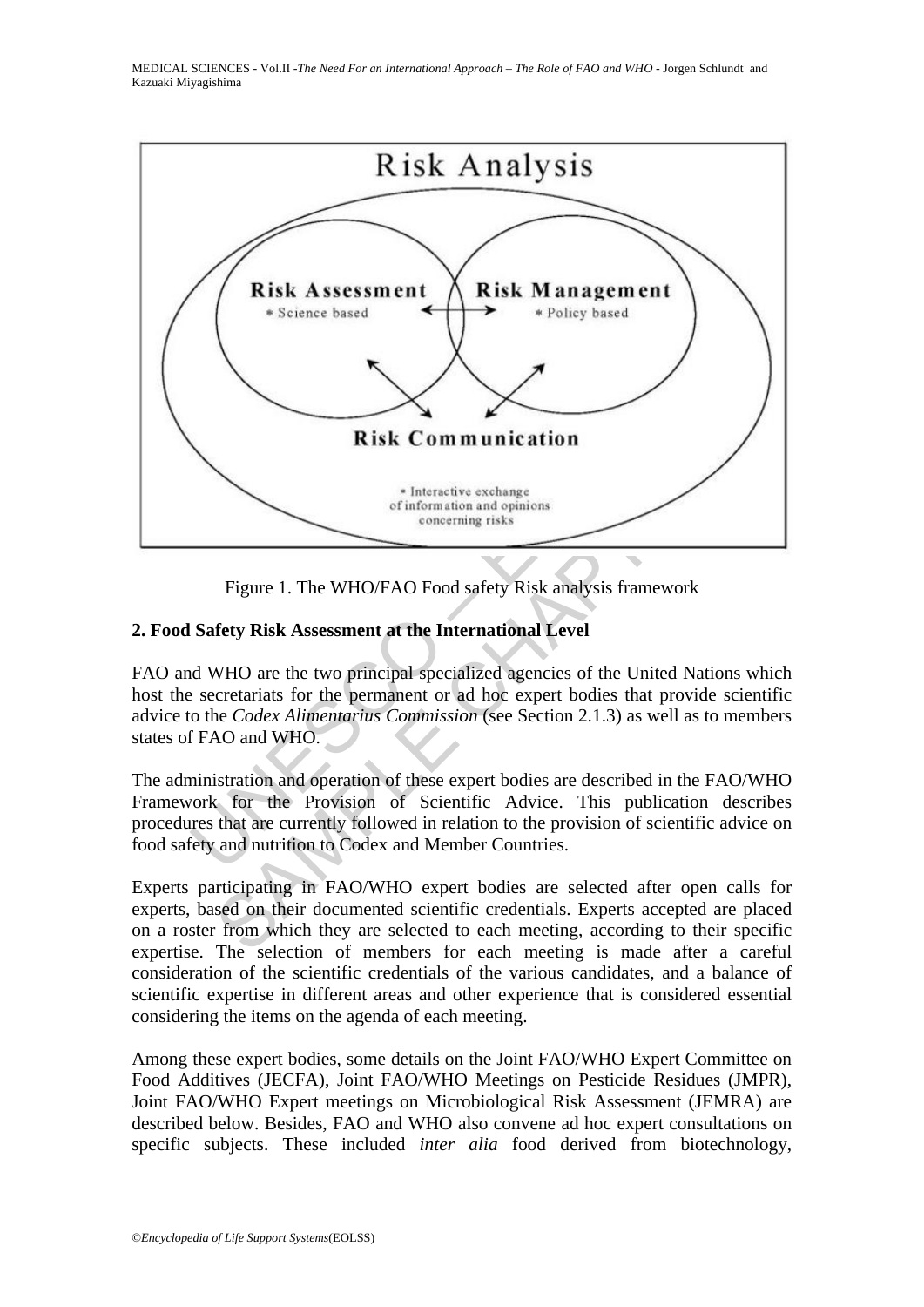antimicrobial resistance.

### **2.1. Joint FAO/WHO Expert Committee on Food Additives (JECFA)**

The Joint FAO/WHO Expert Committee on Food Additives (JECFA) is an international expert scientific committee that is administered jointly by the Food and Agriculture Organization of the United Nations (FAO) and the World Health Organization (WHO). It has been meeting since 1956, initially to evaluate the safety of food additives. Its work now also includes the evaluation of contaminants, naturally occurring toxicants and residues of veterinary drugs in food.

s, increase woman and maturally occurring toxicants. and residues of apply drugs. The Committee hand absorbed minimism and residues of apply drugs. The Committee has also developed principles if entroptively drugs. The Com To date, JECFA has evaluated more than 1500 food additives, approximately 40 contaminants and naturally occurring toxicants, and residues of approximately 90 veterinary drugs. The Committee has also developed principles for the safety assessment of chemicals in food that are consistent with current thinking on risk assessment and take account of recent developments in toxicology and other relevant scientific areas such as microbiology, biotechnology, exposure assessment, food chemistry including analytical chemistry and assessment of maximum residue limits for veterinary drugs.

JECFA normally meets twice a year with individual agendas covering either (i) food additives, contaminants and naturally occurring toxicants in food or (ii) residues of veterinary drugs in food. The membership of the meetings varies accordingly, with different sets of experts being called on depending on the subject matter.

drugs. The Committee has also developed principles for the same of chemicals in food that are consistent with current thinking on and take account of recent developments in toxicology and other the same areas such as micro JECFA serves as an independent scientific committee which performs risk assessments and provides advice to FAO, WHO and the member countries of both organizations, as well as to the Codex Alimentarius Commission (CAC). The requests for scientific advice are for the main part channeled through the Codex Committees on Food Additives (CCFA), on Contaminants in Foods (CCCF) and on Residues of Veterinary Drugs in Foods (CCRVDF) in their work to develop international food standards and related texts.

In its work JECFA follows the principles for the safety assessment of food additives and contaminants in food, as laid out in Environmental Health Criteria 70, and all subsequent general considerations as published in the reports of the meetings. For food additives and veterinary drug residues, JECFA normally establishes ADIs on the basis of available toxicological data and other information. Specifications for the identity and purity of food additives are also developed, which helps to ensure that the commercial product is of appropriate quality, can be manufactured consistently, and is equivalent to the material that was subjected to the toxicological testing. For contaminants and naturally occurring toxicants, levels corresponding to 'tolerable' intakes such as the provisional maximum tolerable daily intake (PMTDI) or the provisional tolerable weekly intake (PTWI) are normally established when there is an identifiable noobserved-effect level. When a no-observed-effect level cannot be identified, the Committee aims to provide other advice depending on the circumstances and the data available. For veterinary drug residues, maximum residue limits (MRLs) in target animal tissues, milk and eggs are developed taking into account Good Practice in the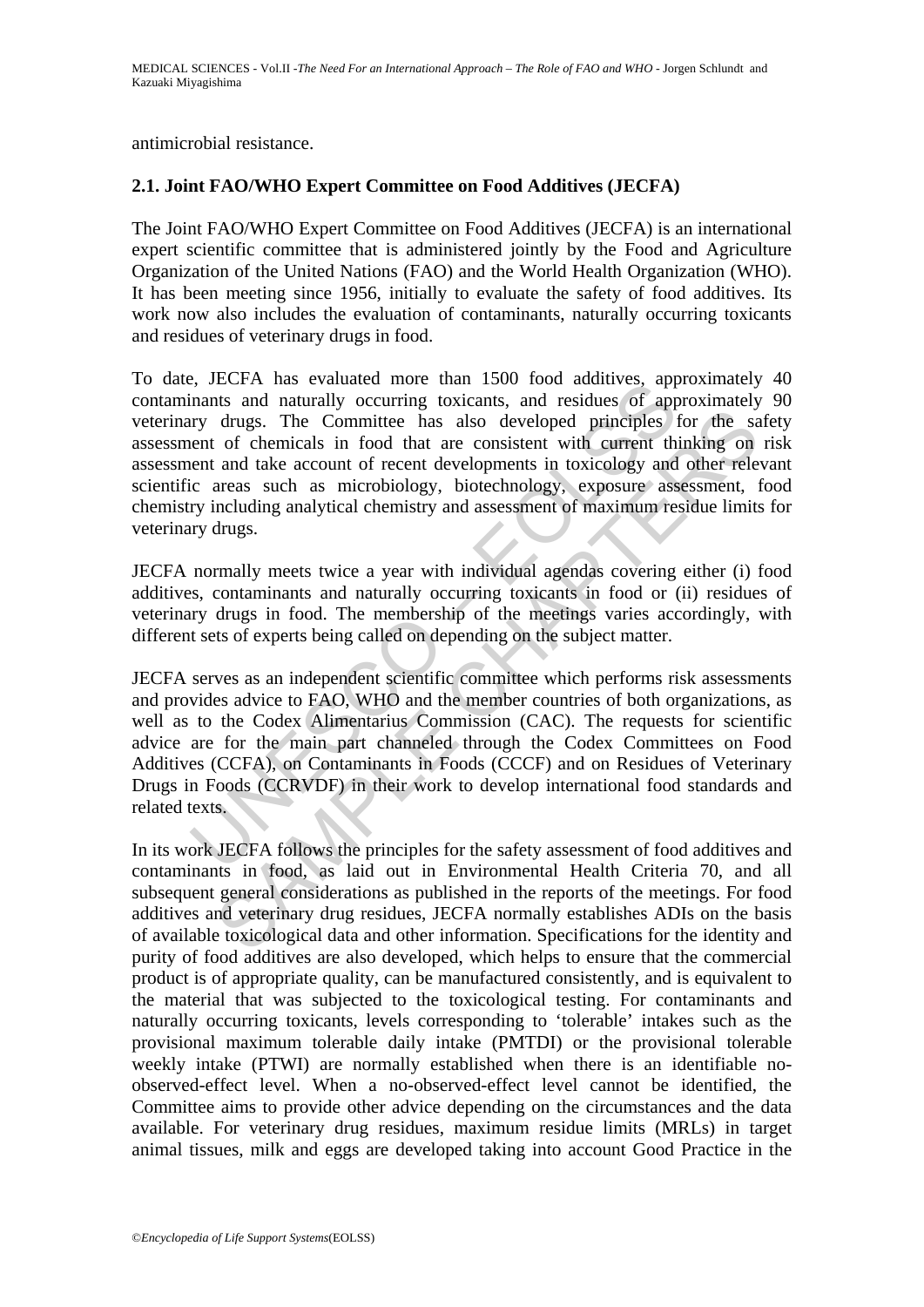use of Veterinary Drugs. The application of these MRLs provides assurance that when the drug has been used properly, the intake of residues from animal products is unlikely to exceed the ADI.

Information on the activities and output from JECFA meetings are available at the dedicated FAO and WHO web sites.

## **2.2. Joint FAO/WHO Meetings on Pesticide Residues (JMPR)**

Examples tractor and the world relation or who relation to the content<br>is of the FAO Panel of Experts on Pesticide Residues in<br>ment and the WHO Core Assessment Group, has been meeting<br>During the Meetings, the FAO Panel of In and the WHO Core Assessment Group, has been meeting regularly sing the Meetings, the FAO Panel of Experts is responsible for review analytical aspects of the pesticides under onsideration, including data model and use p The Joint FAO/WHO Meeting on Pesticide Residues (JMPR) is an international expert scientific group that is administered jointly by the Food and Agriculture Organization of the United Nations (FAO) and the World Health Organization (WHO). JMPR, which consists of the FAO Panel of Experts on Pesticide Residues in Food and the Environment and the WHO Core Assessment Group, has been meeting regularly since 1963. During the Meetings, the FAO Panel of Experts is responsible for reviewing residue and analytical aspects of the pesticides under consideration, including data on their metabolism, fate in the environment, and use patterns, and for estimating the maximum residue levels that might occur as a result of the use of the pesticides according to good agricultural practices. The WHO Core Assessment Group is responsible for reviewing toxicological and related data and for estimating, where possible, acceptable daily intakes (ADIs) for humans of the pesticides under consideration.

 The first JMPR was convened in 1963. In 1966, JMPR considered both ADIs and maximum residue limits for the first time. Joint Meetings are held yearly, and since 1963 approximately 230 pesticides have been evaluated, many of them on several occasions.

JMPR serves as a scientific advisory body to FAO, WHO, to FAO and WHO member governments, and to the Codex Alimentarius Commission. Advice to the Codex Alimentarius Commission on pesticides is provided via the Codex Committee on Pesticide Residues (CCPR).

JMPR establishes ADIs and acute reference doses on the basis of the toxicological data and related information available on the substances that are being evaluated. In addition, JMPR reviews pesticide use patterns, data on the chemistry and composition of pesticides and methods of analysis of pesticide residues, and recommends maximum residue limits (MRLs) for pesticides that occur in food commodities following their use according to Good Agricultural Practice. The potential intake of pesticide residues is compared with the ADI and acute reference dose to estimate the potential dietary risks associated with the adoption of the MRLs.

In recent years, the scope of the toxicological evaluations has been expanded to include assessment of other routes of exposure that are relevant for public and occupational health. In addition, some environmental hazard assessments have been performed.

In addition to reviewing individual chemicals, JMPR develops general principles for assessing the safety of chemicals in food. The requirement to keep abreast of scientific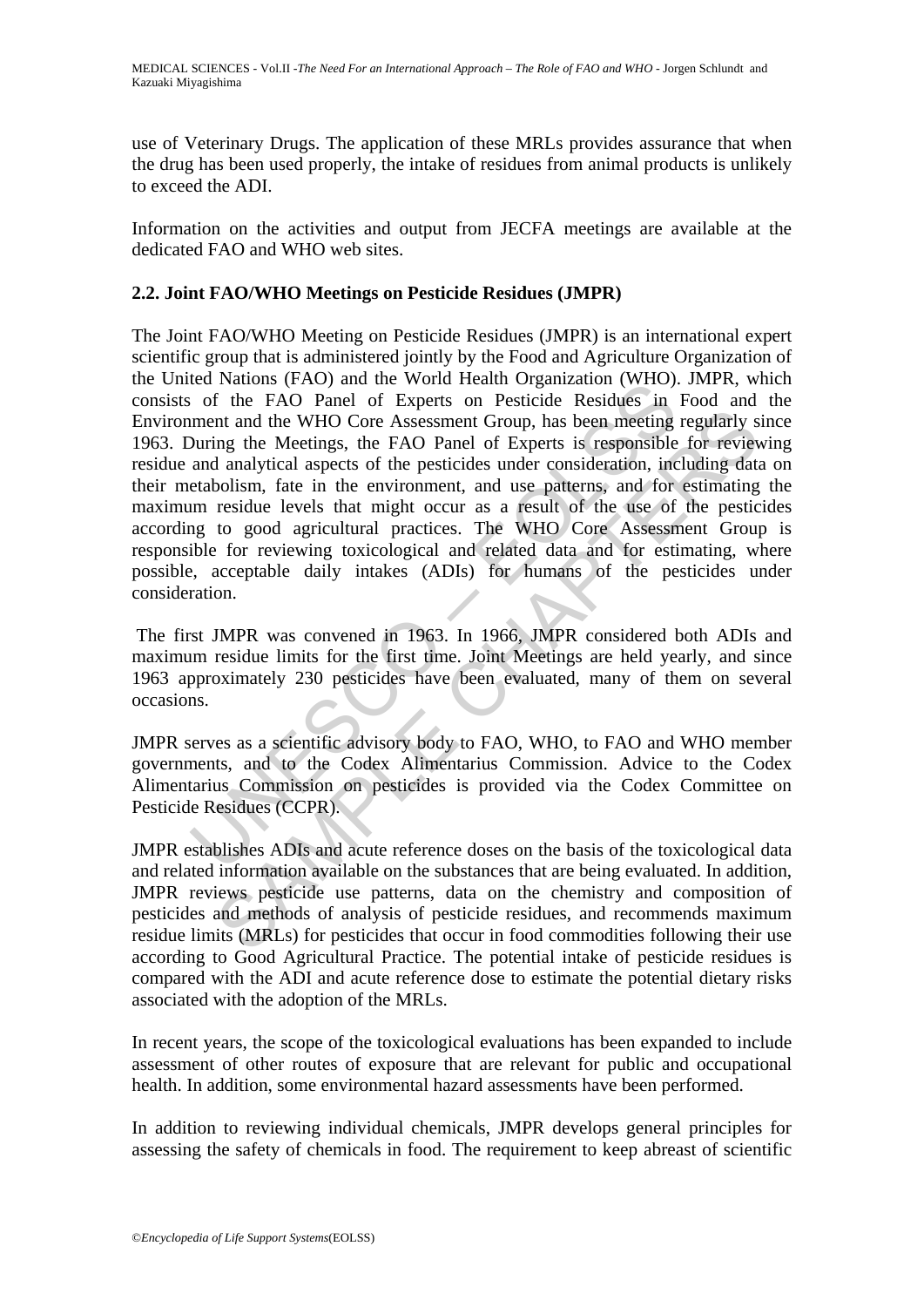MEDICAL SCIENCES - Vol.II -*The Need For an International Approach – The Role of FAO and WHO* - Jorgen Schlundt and Kazuaki Miyagishima

disciplines requires continuing review and updating of evaluation procedures.

Further information on JMPR is available at both the FAO and WHO web sites.

-

- -
- -

# TO ACCESS ALL THE **16 PAGES** OF THIS CHAPTER, Visit[: http://www.eolss.net/Eolss-sampleAllChapter.aspx](https://www.eolss.net/ebooklib/sc_cart.aspx?File=E6-59-15-03)

#### **Bibliography**

FAO/WHO (2007): FAO/WHO Framework for the Provision of Scientific Advice on Food Safety and Nutrition [A comprehensive description of rules and processes followed by the expert bodies and ad hoc consultations convened by FAO and WHO to conduct risk assessment].

**EXECTS AND THE SCONDIG CONDUCTS (EXECTS)**<br>
(A compenhensive description of rules and processes followed by the expert<br>
(A compenhensive description of rules and processes followed by the expert<br>
(IO (2006): Understanding y<br>
2007): FAO/WHO Framework for the Provision of Scientific Advice on Food Safety<br>
comprehensive description of rules and processes followed by the expert bodies and a<br>
2006): Understanding the Codex Alimentarius (Third Ed FAO/WHO (2006): Understanding the Codex Alimentarius (Third Edition), ISBN 978-92-5-105614-1 [A booklet describing the history and origin of the Codex Alimentarius Commission, its objective and structure, how it operates and develops international standards and how these standards serve as useful guidance to member governments].

FAO/WHO (2006): Codex Alimentarius Procedural Manual (Seventeenth Edition), ISSN 1020-8070 [A compilation of the Statutes, Rules of Procedures and other procedural guidance documents adopted by the Codex Alimentarius Commission to guide its own work].

FAO/WHO (2007): Codex Alimentarius Commission – Strategic Plan 2008-2013, ISSN 0259-2916 [A medium-term strategic planning document describing five Goals of the Codex Alimentarius Commission and planned activities Goal by Goal].

FAO/WHO: Codex Alimentarius (http://www.codexalimentarius. net/web/index\_en.jsp) [The official website of the Codex Alimentarius Commission].

FAO: Food Safety and Quality (http://www.fao.org/agn/agns/index\_en.asp) [The official webpage of the FAO programme for food safety and quality including the provision of scientific advice as well as capacity building.]

FAO: Pesticide Management (http://www.fao.org/ag/AGP/AGPP/Pesticid/default.htm) [The official webpage of the FAO programme for pesticide management including the Joint Meetings on Pesticide Residues (JMPR)]

WHO: Food Safety (http://www.who.int/topics/food\_safety/en/) [The official webpage of the WHO programme for food safety including the provision of scientific advice as well as capacity building.]

WHO: International Food Safety Authorities Network

http://www.who.int/foodsafety/fs\_management/infosan/en/index.html) [The official webpage of the International Food Safety Authorities Network hosted within WHO.]

WHO/ILO/UNEP: International Programme on Chemical Safety (http://www.who.int/ipcs/en/) [The official webpage of the International Programme on Chemical Safety hosted within WHO.]

WTO: Sanitary and Phytosanitary Measures (http://www.wto.org/english/tratop\_e/sps\_e/sps\_e.htm) [The official WTO webspage on the sanitary and phytosanitary measures including the activity of the WTO SPS Committee.]

#### **Biographical Sketches**